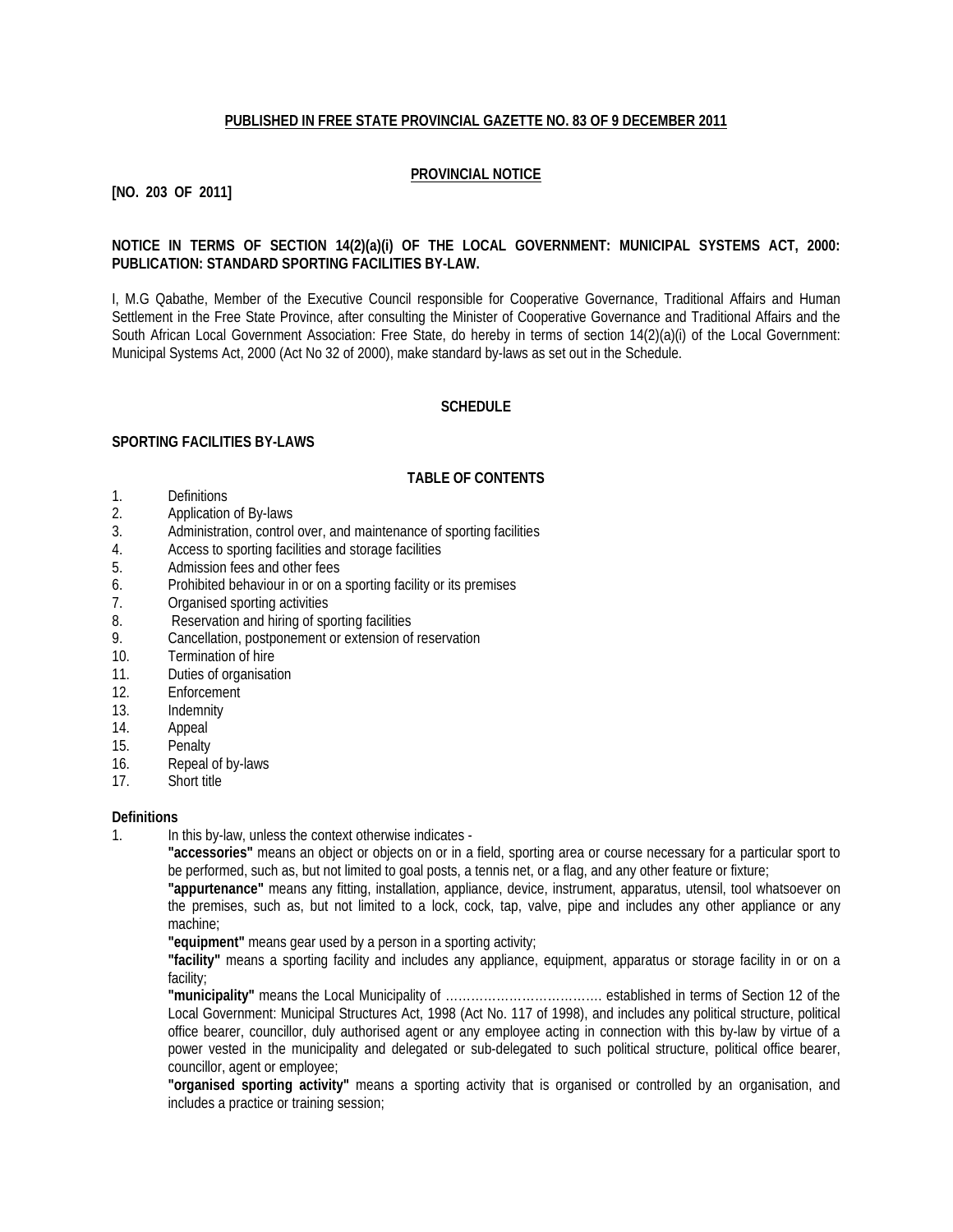**"organisation"** means a sport club, educational institution, or association of people, and includes a group or sport club established by the municipality, which sport club or association or group can be joined by a member of the public;

**"safety at sports and recreational events act"** means the safety at sports and recreational events act, 2010 (Act No. 2 of 2010)

**"sporting facility"** means any land, area, premises, building or structure, or part thereof, which is administered or controlled by the municipality and which is designated, demarcated, or set aside for a sporting activity, and includes facilities surrounding and normally supplementary to a sporting facility.

## **Application of By-laws**

- 2. (1) This by-law apply to all sporting facilities under the control and administration of the Municipality, but do not apply to land, areas, buildings, and structures regulated by the Municipality's Public Amenities By-laws.
	- (2) This by-law is subject to the safety at Sports and Recreational Event Act.

## **Administration, control over and maintenance of sporting facilities**

- 3. (1) The municipality may establish a body or sport committee with the aim of advising it on matters relating to sporting facilities.
	- (2) All sporting facilities must be administered by the municipality in accordance with this By-law.
	- (3) The municipality may acquire land or a building with the aim of developing sporting facilities, or dispose of existing sporting facilities or any rights thereto.
	- (4) A person or organisation who uses or hires sporting facilities does so subject to the provisions of this by-law, Safety at Sports and Recreational Events Act and in terms of conditions as may be determined by the municipality.
	- (5) Where an organized sporting activity is not organized or controlled by the municipality, a municipal employee may be present.
	- (6) Subject to the terms and conditions stipulated in any contract of hire, and subject to the Free State Gambling and Liquor Act, 2010 (Act No. 6 of 2010) no person -
		- (a) may sell any alcoholic beverage on the premises of a sporting facility without first obtaining express approval for that activity from the municipality;
		- (b) may bring his or her own supply of alcoholic beverages on or into a sporting facility without written authority from an authorised official.
	- (7) If the municipality permits the sale or consumption of alcohol on or in a facility by an organisation or body, the sale or consumption is subject to the following conditions:
		- (a) no alcoholic beverage may be served in a glass bottle, glass cup or other container made of glass;
		- (b) beer, cider and alcoholic cordials may be served in cans, kegs, or plastic cups only;
		- (c) the organisation or body must maintain good order within the sporting facility.
	- (8) The municipality may close a facility when:
		- (a) The facility is substantially unusable due to
			- (i) destruction;
			- (ii) severe damage; or
			- (iii) the absence of municipal services;
			- (b) the facility constitutes a danger to human life or property;
			- (c) an emergency has arisen which requires such closure.
	- (9) The municipality may temporarily close a facility for purposes of repair or maintenance or for any other reason in the municipality's discretion.
	- (10) A person who or organisation that contravenes subsection (6) or (7) commits an offence.

## **Access to sporting facilities and storage facilities**

- 4. (1) The municipality may by notice posted at or near the entrance to a facility indicate the hours during which it may be used by the public.
	- (2) The municipality reserves the right of access to a facility and an official may instruct a person who has contravened a provision of this bylaw to leave the facility or premises immediately and should the person fail to observe the instruction, the official may remove or cause the person to be removed.
	- (3) The municipality has the right to determine the maximum capacity of a sporting facility and an official must, once the maximum capacity has been reached, refuse further access and may take measures necessary to prevent access.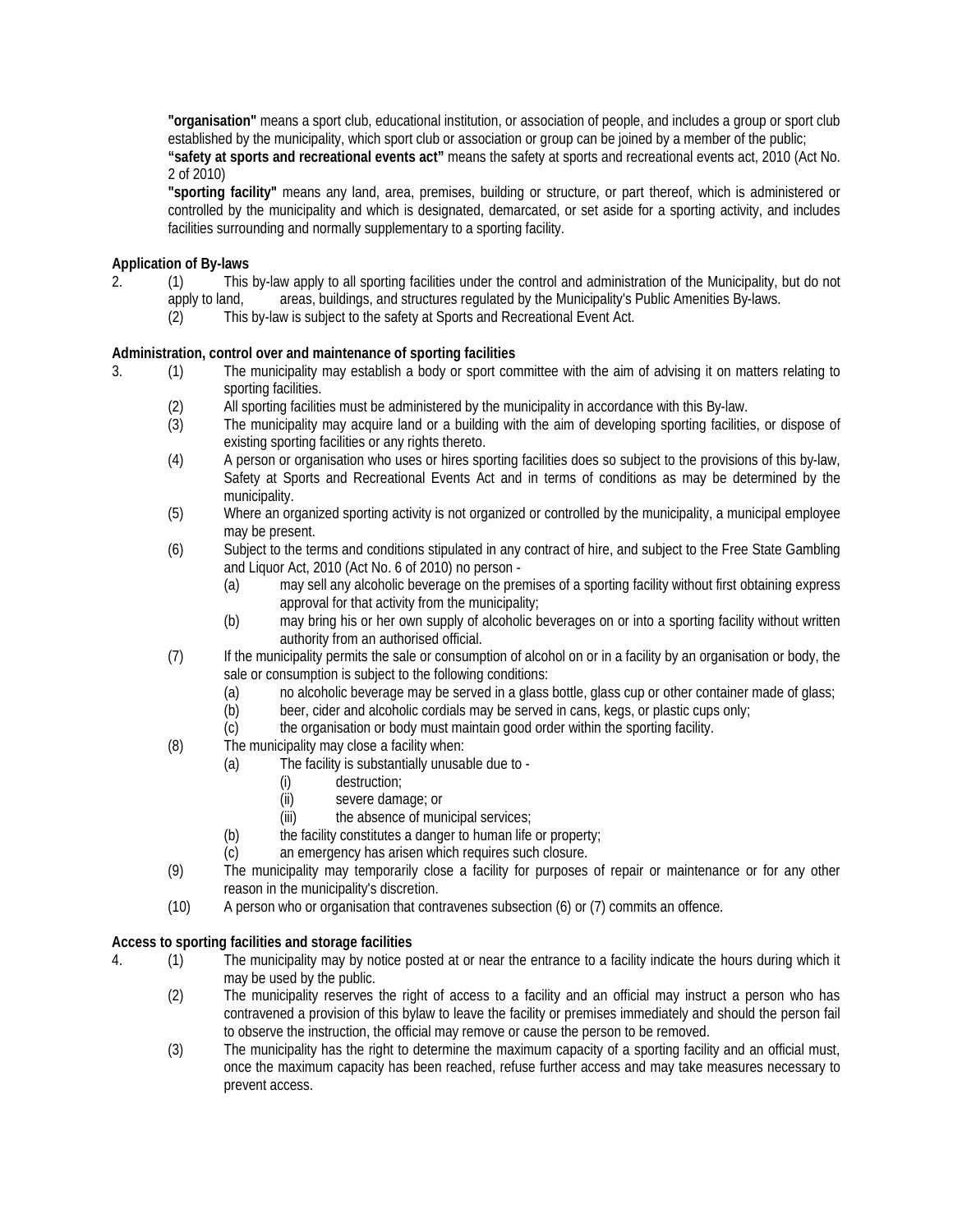## **Admission fees and other fees**

5. The municipality may prescribe fees to be charged for admission to or the hire or use of a sporting facility or equipment.

## **Prohibited behaviour in or on sporting facility or its premises**

- 6. (1) No person may
	- (a) enter any part of a facility otherwise than by an entrance designated for that purpose;
	- (b) enter or remain inside a facility, without permission, or at any time other than during the hours when such facility is open to members of the public, or when access to the facility has been denied;
	- (c) smoke in a sporting facility, except in an open air facility or in those areas which have been designated for this purpose, as indicated by notices to that effect;
	- (d) wear footwear that may damage the surface of a facility;<br>(e) attend or engage in a sporting activity if dressed indece
	- attend or engage in a sporting activity if dressed indecently or if undressed, except in a facility set aside for use by a person of the same sex;
	- (f) relieve himself or herself in any part of the sporting facility other than in the ablution facilities;
	- (g) excluding a child under the age of five years, use change rooms, places of ablution, cubicles, or any other facilities set aside for a particular sex if he or she is not of that particular sex;
	- (h) enter or remain in any area of the sporting facility, which area is reserved for the use of persons of the other sex;
	- (i) use a change room, place of ablution, cubicle or any other facility for longer than is reasonably necessary to undertake an activity intended to be undertaken;
	- (j) use profane or indecent language or behave in any other manner that constitutes a nuisance or unacceptable behaviour towards other persons;
	- (k) destroy, damage or deface any part of a sporting facility, accessories or equipment;
	- (l) discard rubbish other than in a container provided for that purpose;
	- (m) in any manner, interfere with the substance covering the surface of a sporting facility;
	- (n) light any fire;
	- (o) drive, draw, or propel a vehicle, or walk upon or recline on lawn on the premises of a sporting facility if prohibited to do so by a notice on the premises;
	- (p) ride or use in or on a sporting facility a bicycle, roller blades, roller skates, skateboard, tricycle or any similar form of transport or amusement, except in a sporting facility which specifically provides for the riding of such devices;
	- (q) without the prior written consent of the municipality, sell, hawk, advertise, offer for sale or purchase or exhibit any article for sale, lease or hire, distribute a pamphlet, book, handbill or other written or printed matter inside a sporting facility or in the immediate vicinity of the facility thereto;
	- (r) neither inside nor outside a sporting facility, obstruct, resist or interfere with an official in the execution of his or her duties or the exercise of any authority in terms of this by-law;
	- (s) tamper or interfere with an appurtenance in or on the premises of a facility;
	- (t) bring into or keep on a facility an animal, except a guide dog, without the prior consent of the municipality, unless the sporting activity engaged in involves the use of animals;
	- (u) bring into or keep on a facility a weapon or any other dangerous object.
	- (v) erect or attempt to erect any enclosure, tent or similar construction, stall, booth, stand, screen, fence, or drive into the ground any peg or spike without the permission of the official in charge of the facility;
	- (w) behave or conduct himself or herself in a manner which may prejudice good order;
	- (x) bring into or onto a facility any substance or matter which may endanger the safety of people, or which may be used to disrupt proceedings at or spoil the peaceful enjoyment of the facility;
	- (y) behave or conduct himself or herself in a manner which may disrupt a sporting activity; or
	- (z) fail to comply with a lawful instruction given by an official.
	- (2) A person who contravenes this section commits an offence.

## **Organised sporting activities**

7. (1) The municipality may allow the use of its facilities by sport organisations, municipal staff, or other persons such as, but not limited to freelance instructors.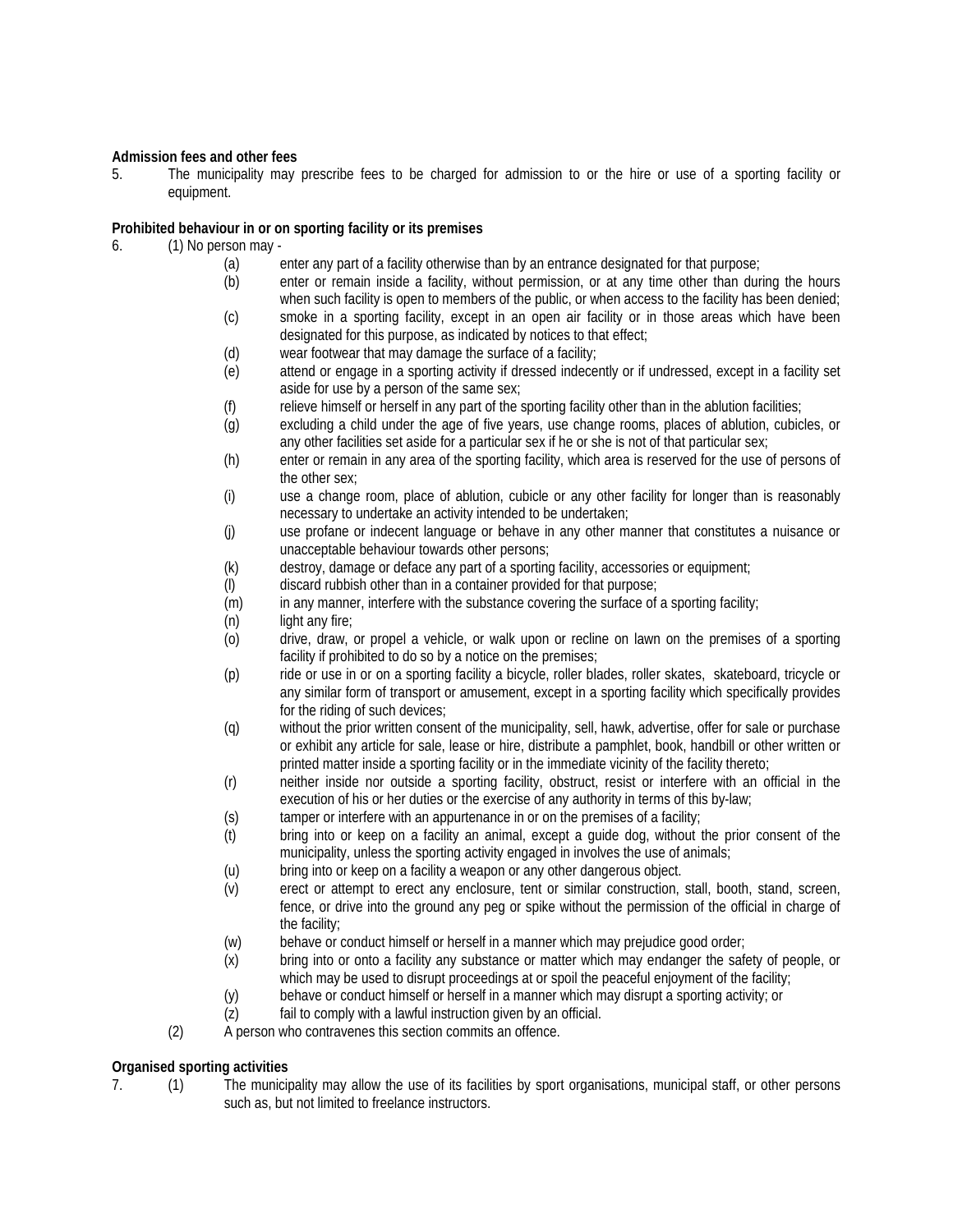(2) An organisation to which a facility or a portion thereof has been allocated for use at regular times, must ensure that only its members use the facility, and should it be impossible for the organisation to use the facilities at those times, the organisation must notify the official in charge of the sporting facility beforehand, and should an organisation fail to do so, the municipality may suspend or cancel the organisation's further use of the facility.

## **Reservation and hiring of sporting facilities**

- 8. (1) The municipality may set aside or hire out a facility for the purpose of organised sport or for special occasions on such conditions as it may prescribe and the municipality may charge a fee, or may make it available free of charge or grant free admission to selected persons.
	- (2) The representative of an organisation that wishes to hire a facility must complete and lodge a prescribed application form with the municipality.
	- (3) When considering an application the municipality may have, in addition to other relevant factors, due regard to the following:
		- (a) the principles and objectives of this by-law;
		- (b) that the sporting facility may be used for lawful purposes only;
		- (c) that the use of the sporting facility will not constitute a nuisance or annoyance to other users of another part of the sporting facility which has not been hired by the organisation, or to the occupiers of neighbouring premises; and
		- (d) that the use of the sporting facility will not constitute a danger to any person or property or negatively affect the environment;
		- (e) Compliance with the provisions of the Safety at Sports and Recreational Events Act, 2010.
	- (4) The municipality may approve the use of a facility subject to any condition it may impose, or it may refuse consent.
	- (5) The municipality must, within seven days after the application form has been lodged, in writing notify the organisation if the application has been approved or refused, and -
		- (a) if the application is refused, the municipality must supply to the organisation the reasons why the application was refused; or
		- (b) if the application is approved, the municipality must forward a notice of approval which must specify the conditions to which the use of the facility is subject.
	- (6) An organisation may not, before the municipality's approval has been received by it, advertise or announce the sporting activity for which it has lodged an application.
	- (7) The municipality may, before it approves an application, require of an organisation that wishes to make use of a sporting facility to take out, with an insurance company approved by the municipality -
		- (a) insurance in an amount approved by the municipality to cover any structural damage which may occur to the sporting facility whilst being used by the organisation; and
		- (b) public liability insurance.
	- (8) An organisation which supplies false information in an application form or with respect to the requirements in subsection (7) or which contravenes subsection (6) commits an offence.

## **Cancellation, postponement or extension of reservation**

- 9. (1) An organisation which has applied for the reservation of a facility, may cancel the application, and where the organisation has paid a fee the municipality will determine the percentage of the paid fee to be refunded to the organisation.
	- (2) (a) After approval has been given by the municipality, an organisation may apply for the postponement of the reservation to a later date.
		- (b) Approval of the postponement does not result in a penalty or forfeiture of any fees already paid.
		- (c) Postponement may be refused if the facility has been reserved.
	- (3) An organisation may apply for an extension of the period of use of the sporting facility, and
		- (a) the application must be in writing and lodged at the Municipal Manager's offices; and
		- (b) the facility must be available for such use.
	- (4) The municipality may cancel the hire of a facility under the circumstances contemplated in section 8(8), or should the municipality require the facility for municipal purposes at the same time, however, the municipality may refund the fees that have already been paid to it in respect of the reservation;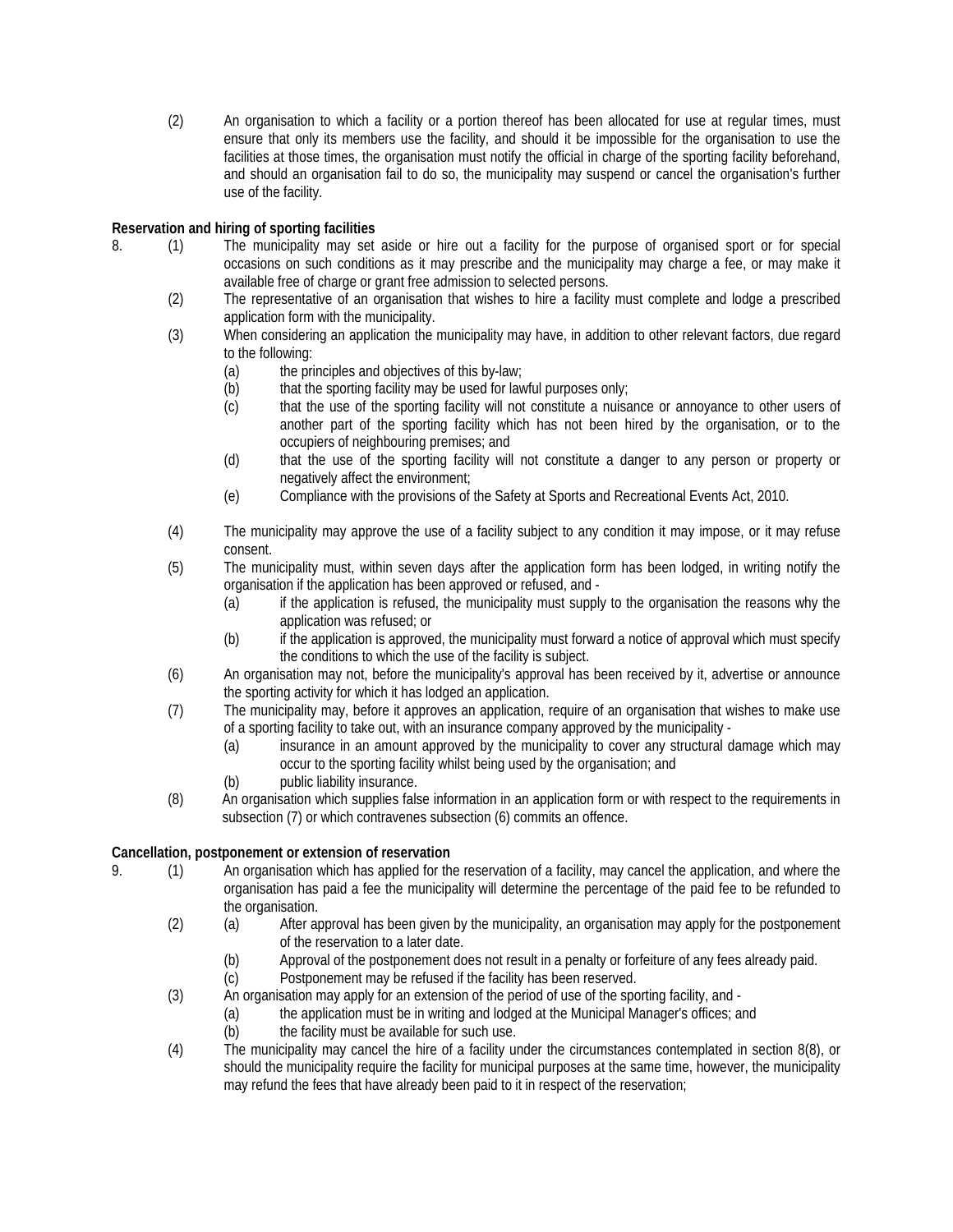- (5) Should the municipality cancel a reservation, the municipality must, within a reasonable time and in writing notify the organisation of its decision, however, where a notice is given in terms of section 8(8), the notice is deemed to be effective from the date on which the destruction or damage took place.
- (6) Subject to the provisions of subsection (4), an organisation has no claim against the municipality for loss of use of the sporting facility or for damage arising from a cancellation in terms of subsection (4).

## **Termination of hire**

- 10. (1) On termination of the hire an organisation and an official must inspect the facilities for the purpose of assessing the conditions of the facilities.
	- (2) The organisation must
		- (a) return the sporting facility to the municipality in the condition it was when it was hired out to the organisation;
		- (b) repair any damage or breakages;
		- (c) comply with any instructions by the municipality in respect of the cleaning of the sporting facility; and
		- (d) vacate the facility within the period stated in the application; and
		- (e) should the organisation fail to comply with
			- (i) subsection (2)(a), (b) or (c), the municipality may replace, repair or make good any breakages or damages, and recover the costs from the organisation; or
			- (ii) subsection (2)(d), the municipality may levy an additional fee for the period during which the organisation occupies the sporting facility after the expiry of the period stipulated in the application.

## **Duties of organisation**

- 11. (1) Before an organisation commences to use the sporting facility, a representative must inspect the facilities, and should he or she find that buildings, structures, accessories or equipment are in a state of disrepair, this fact must be reported to the municipality in writing, and failure to do so is deemed as an acceptance by the organisation that the facilities are in a proper condition.
	- (2) The organisation must comply with any conditions determined by the municipality in terms of section 4(4) and take all reasonable measures to ensure that its members and persons attending a sporting activity, as participants, visitors or spectators comply with this by-law.

## **Enforcement**

- 12. (1) An official of the municipality may search any person, vehicle or container in, entering into or being brought onto a facility.
	- (2) An official of the municipality may confiscate liquor, or any other dangerous object, substance or matter which may endanger the safety of people in the facility, or which may be used to disrupt proceedings at or spoil the enjoyment of the facility, but must return to the person that which was confiscated when he or she leaves the sporting facility.
	- (3) If the official of the municipality finds an unlawful substance as a result of the search contemplated in subsection (1), he or she must immediately alert the South African Police Services or if he or she is appointed as a peace officer in terms of the Criminal Procedure Act, 1977 (Act No. 51 of 1977), he or she may act in terms of that Act.

## **Indemnity**

13. Any person visiting or using a facility does so at his or her own risk and the municipality will not be liable for any injury, loss or damage that such person may suffer while in or on the facility.

## **Appeal**

14. A person whose rights are affected by a decision of the municipality may appeal against that decision by giving written notice of the appeal and the reasons therefore in terms of section 62 of the Local Government: Municipal Systems Act, 2000 (Act 32 of 2000) to the municipal manager within 21 days of the date of the notification of the decision.